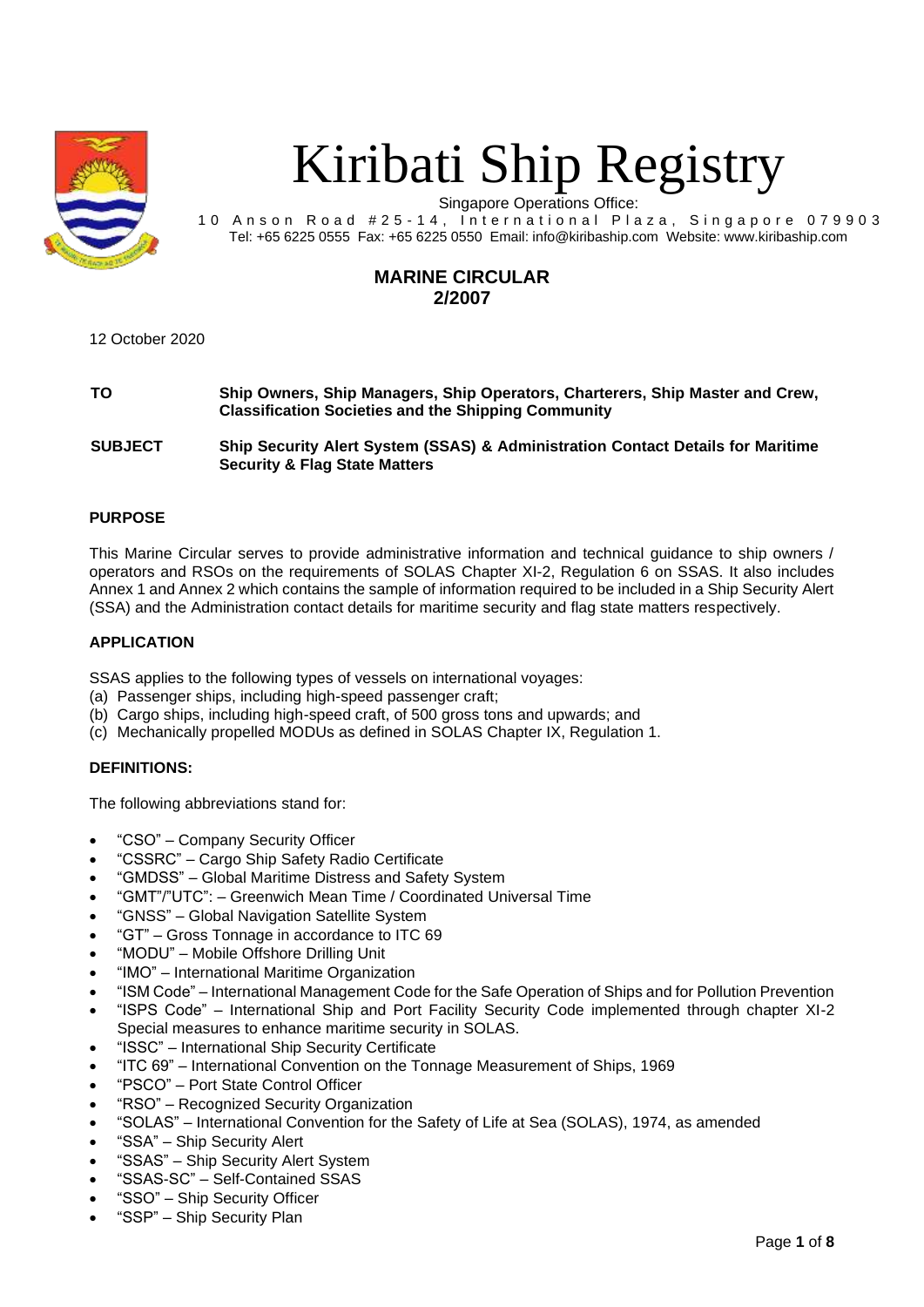- "SSRS" Ship Security Report System
- "UPS" Uninterruptible Power Supply

The term "Administration" shall mean Kiribati Ship Registry.

#### **CONTENTS:**

#### **1. Implementation**

SOLAS Chapter XI-2, Regulation 6, requires all ships to be provided with a SSAS, which will transmit a SSA to a designated competent authority when activated in an emergency situation.

- 1.1. All vessels shall be provided with an SSAS as follows:
	- 1.1.1. Ships constructed on or after 1 July 2004;
	- 1.1.2. Passenger ships, including high-speed passenger craft, constructed before 1 July 2004 not later than the first survey of the radio installation after 1 July 2004;
	- 1.1.3. Oil tankers, chemical tankers, gas carriers, bulk carriers and cargo high speed craft, of 500 GT and upwards constructed before 1 July 2004 - not later than the first survey of radio installation after 1 July 2004; and
	- 1.1.4. Other cargo ships of 500 GT and upwards and MODUs constructed before 1 July 2004 not later than the first survey of radio installation after 1 July 2006.
- 1.2. Regarding compliance with the additional functional requirements of MSC/Circ.1190, vessels shall be provided with a compliant or upgraded SSAS and tested as follows:
	- 1.2.1. Ships constructed on or after 1 July 2006 before the ship enters service; and
	- 1.2.2. Ships constructed before 1 July 2006 not later than the first survey of the radio installation on or after 1 July 2006.
	- 1.2.3. All SSAs generated by a SSAS shall be sent to the "Security Department" of this Administration and the CSO.
- 1.3. The CSSRC is not affected as the SSAS is not considered a radio equipment and is therefore not covered by the Safety Radio Survey. Any deficiency in the SSAS is however considered a failure in compliance with the ISPS Code and potentially the ISM Code.

#### **2. Competent Authority**

- 2.1. A competent authority is an organization that receives an alert from a vessel and forwards it to the Administration and the CSO. A competent authority must demonstrate the capability to receive an SSA at any time from a vessel and to immediately forward it.
- 2.2. Some providers of asset tracking services, such as Globe Wireless, PurpleFinder, Transas, Iridium, etc., incorporating SSAS capabilities, are suitable to take on the role of the competent authority.
- 2.3. Companies or organizations desiring to provide SSAS services for Kiribati flagged vessels should provide the Administration with a detailed description of the equipment to be installed or modified and a coordinated communications plan for acting as the competent authority. The details of the system encompassing the equipment, coverage area, and communications plan, should also be submitted to the RSO for review.
- 2.4. Companies desiring to send SSAs directly to the Administration and the CSO or organizations desiring to act as competent authorities for the forwarding of SSAs to the Administration and the CSO should confirm the technical arrangements for delivering SSAs to the Administration at the contact details in Annex 2 below.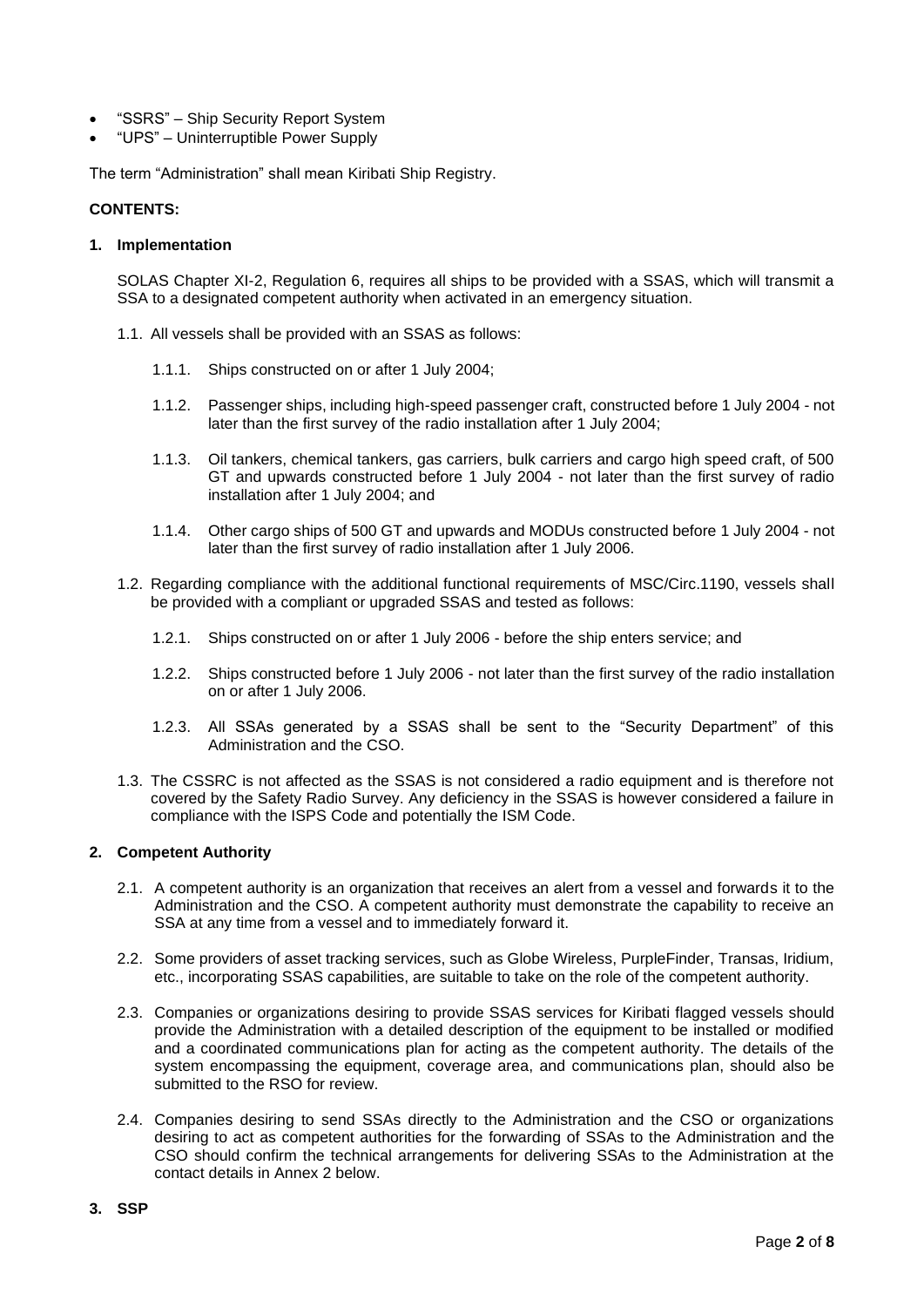- 3.1. Ship Owners / Operators of SOLAS vessels are to request their RSO to review their vessel's SSAS equipment and procedures in conjunction with the review of the vessel's SSP.
- 3.2. If the vessel already has an approved SSP, it must be amended to address the SSAS, and affected parts must be available on board for review and approval during the compliance audit following initial installation. This should include documentation of any equipment that may be installed to comply with the SSAS.
- 3.3. The location of the second activation point may be specified in the SSP and remain confidential. However, in order to avoid the possibility of compromising the objective of the SSAS, this Administration recommends that this information be kept elsewhere on board in a document known only to the Master, SSO and other senior ship's personnel as may be decided by the CSO.
- 3.4. The ISSC shall confirm, among other things, compliance with the installation of an effective SSAS by the applicable Safety Radio Survey implementation date irrespective of when the vessel may be due for ISPS Code intermediate or renewal audit.

#### **4. System Requirements**

- 4.1. Performance standards for SSASs can be found in IMO Resolution MSC.136(76) as amended by MSC.147(77), while MSC/Circ.1072 and MSC/Circ.1155 give further guidance on the design and functional requirements of SSASs.
- 4.2. The SSAS may be a component of the vessel's existing radio installations so long as it does not interfere with the normal function of that equipment. If the SSAS uses any new or modifies existing radio transmission equipment, then it should be certified by the manufacturer to comply with the relevant sections of IEC 60945 that are identified as being required for all equipment categories.
- 4.3. A suitable alternate source of power, or dedicated battery backup, should be provided if the SSAS uses the ship's main source of electrical power, for e.g. systems with an UPS or similar device that is powered from the ship's main power can be considered an alternate source of power.

## **5. Application**

- 5.1. The transmission of a SSA should not be included with any other routine reporting that the ship may conduct. The message transmission should be generated automatically with no input from the operator other than the activation of the system. Cellular telephones may not be sufficiently automated to satisfy this requirement. To comply with MSC/Circ.1190, the SSA received by a competent authority should include:
	- 5.1.1. Name of ship;
	- 5.1.2. IMO Ship Identification Number;
	- 5.1.3. Call Sign;
	- 5.1.4. Maritime Mobile Service Identity;
	- 5.1.5. GNSS position (latitude and longitude) of the ship
	- 5.1.6. Date and time of the GNSS position
	- 5.1.7. Course and Speed;
	- 5.1.8. Email Address and Inmarsat number of the vessel for Administration to respond to;
	- 5.1.9. Name of CSO, Email Address and 24/7 mobile phone number Administration to respond to;
	- 5.1.10. Name of alternate CSO, Email Address and 24/7 mobile phone number for Administration to respond to; and
	- 5.1.11. Message stating that the SSAS has been activated and indicating the ship is under threat or it has been compromised.

Please refer to sample SSA in the Annex 1 for programming of the SSAS.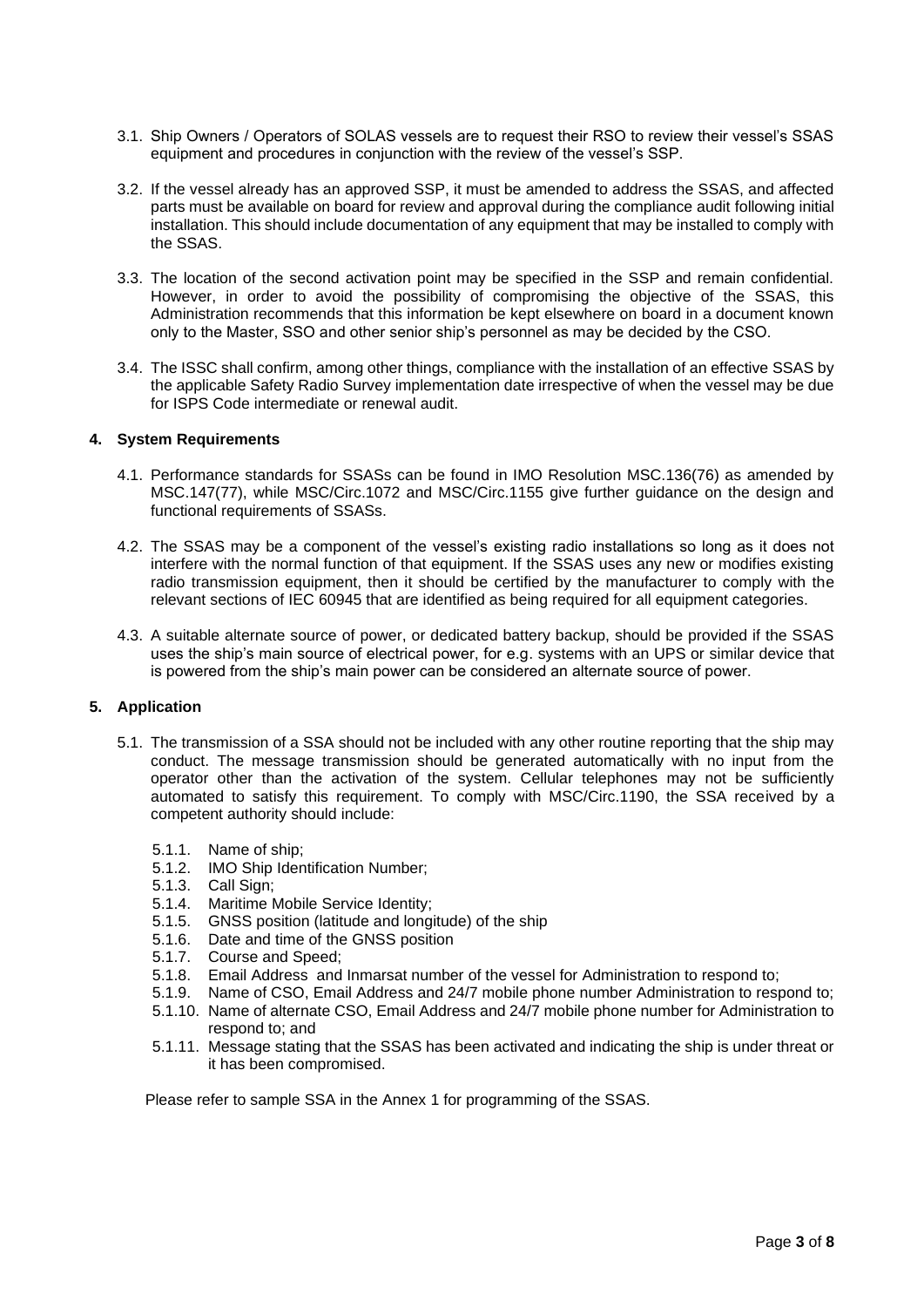- 5.2. If vessel engages asset tracking services for SSAS, then an active hyperlink to the monitoring agency is to be provided in the message. The hyperlink should operate either automatically or be accessible to the Administration by use of a unique userID and password assigned to the Administration. This information will expedite the Administration's ability to contact the nearest Coastal State Designated Authority and the CSO when a security alert message is received.
- 5.3. The security alert transmission must be capable of reaching the Administration and the CSO from any point along the vessel's intended route. This alert should not be transmitted as a general distress call but should be directed solely to the Administration and the CSO. As mentioned earlier, this may be accomplished through a competent authority.
- 5.4. Line-of-sight transmissions such as encrypted radio transmissions will be closely evaluated, and may be accepted depending on the route of the vessel.

## **6. Initial Installation and Type Approval**

- 6.1. Ship Owners / Operators are to notify the RSO prior to installing a SSAS.
- 6.2. There are generally two (2) types of SSASs commonly known as "Normal SSAS" or "SSAS-SC. Ship Owners / Operators should be aware of which type of SSAS is fitted to their ships so that the appropriate software and interfaces are provided to assure that the competent authority receives all the required information listed in sub-section 5.1 above.
- 6.3. "Normal SSAS":
	- 6.3.1. This is a system which requires interface with, and/or depends on input from, radio and/or navigational equipment required by SOLAS IV and V to meet the performance standards required by SOLAS Regulation XI-2/6. The SSAS is a requirement of SOLAS Chapter XI-2 and is not subject to Safety Radio Certification.
	- 6.3.2. In all cases, the RO responsible for the issue of the CSSRC shall be responsible for the initial installation inspection and testing of the SSAS by an approved radio technician. A copy of the radio technician's report, demonstrating compliance with SOLAS XI-2/6 Paragraphs 2-4 inclusive and MSC/Circ.1190, shall be left on board for use by the RSO at the next scheduled audit. A comment such as "The SSAS as fitted meets the requirements of SOLAS Regulation XI-2/6, paragraphs 2-4 inclusive and MSC/Circ.1190." shall be entered into the Record of Approved GMDSS Radio Installation. It should be noted that the record of equipment for Form "R" of the CSSRC shall not include details of the SSAS. The SSAS installation shall be subject to annual inspection by an approved radio technician.
- 6.4. All SSASs shall be reviewed and approved by the RSO during the vessel's SSP review. A list of RSOs with links to their website can be found at [https://kiribaship.com/RecognizedOrganization.](https://kiribaship.com/RecognizedOrganization)
- 6.5. "SSAS-SC":

This is a system which does not require any interface with, and/or depends on input from, radio and/or navigational equipment required by SOLAS IV and V to meet the performance standards required by SOLAS XI-2/6. However, software revisions may be necessary on existing installations to bring the system in compliance with the added information required by MSC/Circ.1190. This equipment is installed and initiated by the ship and no initial installation survey is required.

#### **7. Shipboard Verification**

7.1. At the next ISPS shipboard audit following the initial installation of a SSAS, the RSO auditor shall review and approve the related provisions in the SSP, witness a complete SSA test and verify the implementation of the operational requirements of the SSAS in accordance with the requirements of ISPS Code A/9.4.17 to A/9.4.18 and sight the Record of Approved GMDSS Radio Installation, the Statement of Compliance or equivalent (for the case of "Normal SSAS").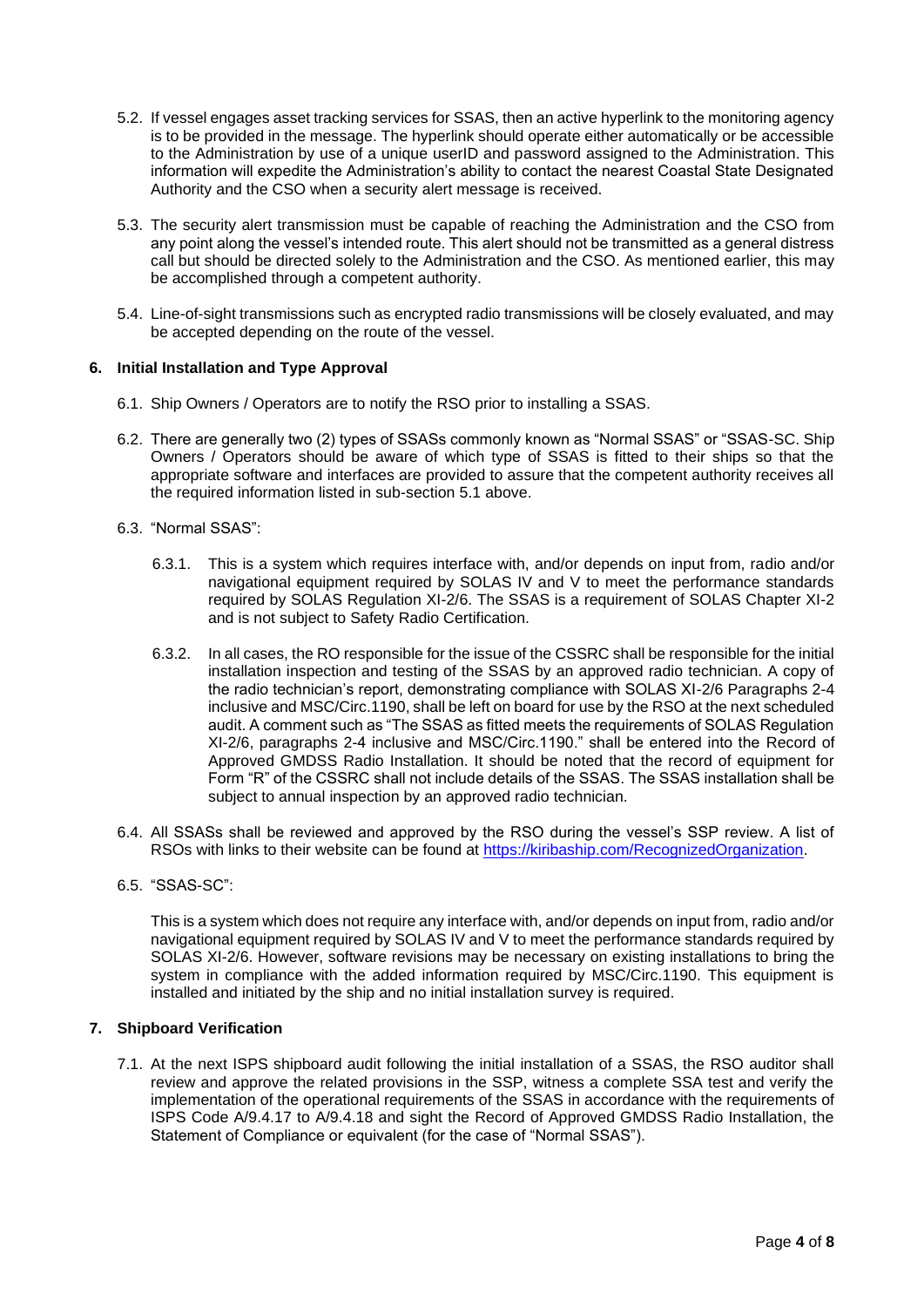- 7.2. At each subsequent ISPS shipboard audit, the RSO auditor shall examine the records of activities on the SSAS specified in ISPS Code A/10.1.10, witness a complete SSA test, verify the operational requirements of the SSAS, and sight the Record of Approved GMDSS Radio Installation, the Statement of Compliance or equivalent (for the case of "Normal SSAS").
- 7.3. A "complete" SSA test shall require the sending of a test message to the CSO and the Administration.

## **8. SSAS Test**

- 8.1. Following the initial installation of the SSAS, the Company has the responsibility:
	- 8.1.1. to ensure that the system is tested and maintained to satisfy operational requirements according to the approved SSP; and
	- 8.1.2. to keep on board the system records specified in ISPS Code A/10.1.10.
- 8.2. The system shall be capable of being tested to verify proper operation. The testing should include the entire alert system, from activation to CSO receipt of the alert.
- 8.3. The unit should also be capable of being tested in the presence of a PSCO upon request, but ONLY from the required navigation bridge location and with appropriate prior notification of the CSO and the Administration.
- 8.4. The procedures for this testing, including the appropriate Administration's maritime security contact details (refer to Annex 2 below), should be outlined in the vessel's SSP or in a separate document available only to the Master, SSO or other entrusted senior ship's personnel.
- 8.5. The Administration should be notified **24 hours in advance** of any test that will result in a SSA message being sent to the Administration. The date and time of SSA test shall be reported in GMT/UTC. The SSA test should be conducted during our office operations hours.

Our office operation hours: Time Zone: Singapore, GMT +08:00 hrs Monday to Friday: 0900 hrs to 1800 hrs (Lunch Hours: 1300 hrs to 1400 hrs) Saturday: 0900 hrs to 1300 hrs Sunday and Public Holiday: Closed

- 8.6. CSOs are reminded that the Administration should only be receiving test alerts on the following occasions:
	- 8.6.1. Installation of the SSAS;
	- 8.6.2. Intermediate Audit/Survey for ISSC Certification; and
	- 8.6.3. Renewal Audit/Survey for ISSC Certification.
- 8.7. The test message should clearly indicate "THIS IS AN SSA TEST" on the subject title and/or on the message body.
- 8.8. The SSA test shall be properly logged in the ship's Official Log Book.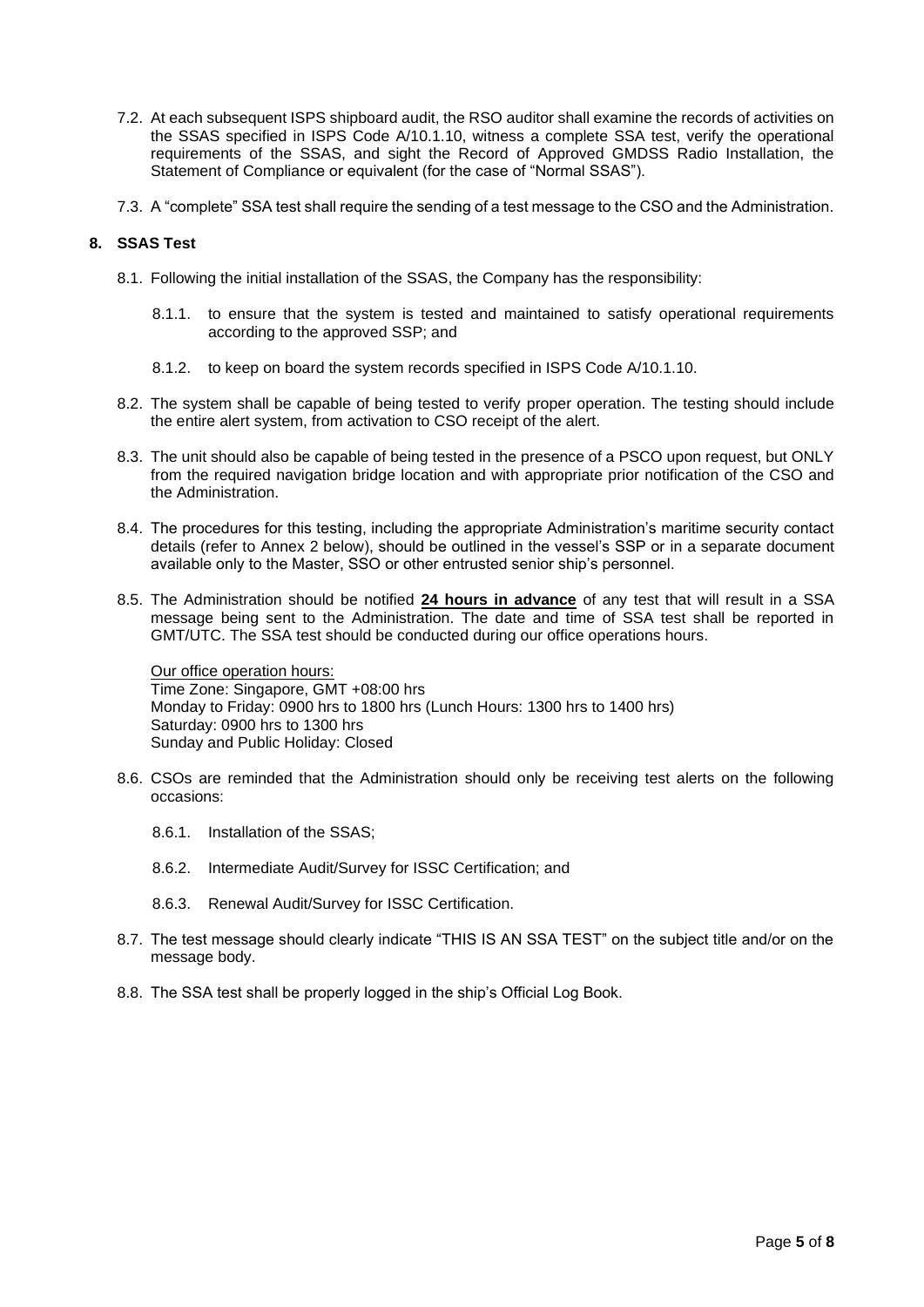## **9. SSAS Activation**

- 9.1. The activation of a SSA should only require a single action, excluding the opening of protective covers. There must be at least two (2) activation points. One (1) must be located on the navigation bridge and at least one (1) other in an area where it would normally be immediately accessible, e.g., engine room control, master's stateroom, crew lounge, etc. The activation points must not be capable of deactivating the alarm once initiated and must be protected against inadvertent operation. The activation points shall not be protected by seals, lids or covers that must be broken to activate the alarm since a broken seal would indicate that the alarm has been tripped. Spring loaded covers or similar devices that provide no indication of the status of the alarm is acceptable.
- 9.2. Once activated, the system should continue to transmit the security alert at a frequency of not less than once every 30 minutes until the status of the alert is confirmed by the CSO and authorization is given by the CSO for the alarm to be reset or deactivated. There should be a confidential procedure to properly verify the status of the alert and any resetting or deactivation of the system. The vessel should initiate the deactivation of the system, unless it can be done remotely by the CSO.
- 9.3. When the Administration receives a SSA of which the status cannot be readily confirmed with the CSO, the Administration will immediately notify the Coastal State(s) in the vicinity of which the ship is presently operating. It is therefore imperative that the CSO verify immediately the status of each SSA with the Administration in order to avoid false alarms.

## **10. Ship Security Report System (SSRS)**

Ship Owners / Operators are authorized and strongly recommended to subscribe to the SSRS because it provides a real-time link between ship operations and naval operations thereby enhancing the counterpiracy effectiveness of the existing SSAS.

#### **REFERENCES:**

- a) SOLAS Chapter XI-2, Regulation 6
- b) IMO Resolution MSC.136(76), as amended by MSC.147(77), adopted on 11 December 2002, Performance standards for a ship security alert system
- c) IMO MSC/Circ.1072, dated 26 June 2003, Guidance on provision of ship security alert systems
- d) IMO MSC/Circ.1155, dated 23 May 2005, Guidance on the message priority and the testing of ship security alert
- e) IMO MSC/Circ.1190, dated 30 May 2006, Guidance on the provision of Information for identifying ships when transmitting Ship Security Alerts

Yours sincerely,

Deputy Registrar Kiribati Ship Registry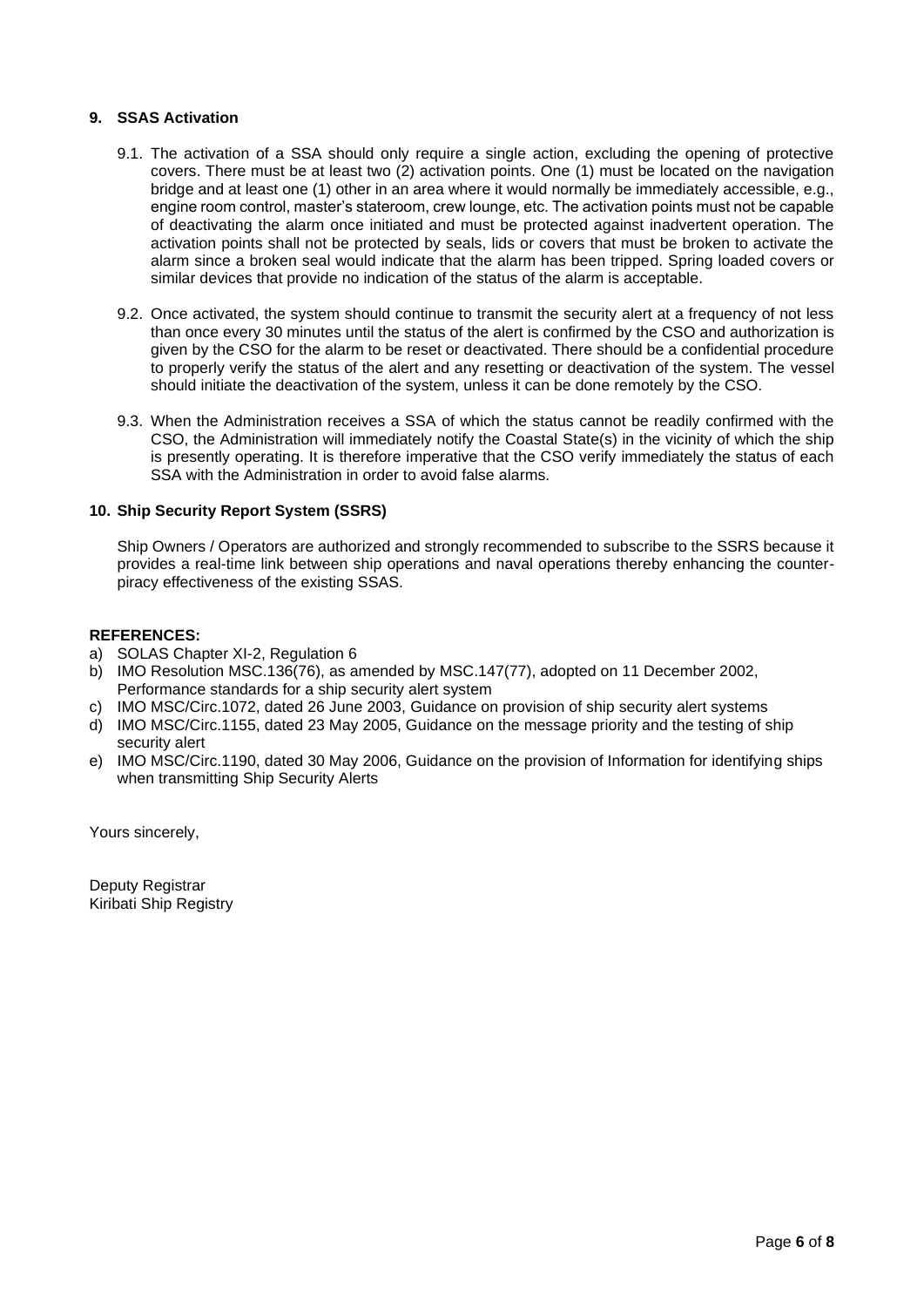#### **Annex 1: Sample SSA received by Administration**

From: **Name of ship <shipname@company.com>** Sent: Monday, dd MMM yyyy, hh:mm To: **emergency@kiribaship.com; CSO 1 <companysecurityofficer1@company.com>; CSO 2 <companysecurityofficer2@company.com>; Name of ship <shipname@company.com>** Subject: **< Name of ship> SSAS ALERT REPORT. THIS IS AN SSA TEST**

--- SSAS ALERT MESSAGE --- **THIS IS AN SSA TEST.**

Vessel Name: **Name of ship as assigned on Ship Radio Station Licence** IMO Number: **IMO Ship Identification Number as assigned by IHS Markit on behalf of the IMO** Call Sign: **Call sign as assigned on Ship Radio Station Licence** MMSI Number: **MMSI number as assigned on Ship Radio Station Licence**

LAT: Deg Min N/S LON: Deg Min E/W

Date: dd mmm yyyy (GMT/UTC) Time: hh:mm (GMT/UTC)

Course: XXX deg Speed: XXX knots

Vessel Contact: **Email: shipname@company.com, Inmarsat: +870 123 456 789 (+870 + Inmarsat Number)**

CSO1: **Name of CSO1, Email: companysecurityofficer1@company.com, Mobile: +65 1234 5678 (Country Code + Area Code + Mobile Number),** 

CSO2: **Name of CSO2, Email: companysecurityofficer2@company.com, Mobile: +65 8765 4321 (Country Code + Area Code + Mobile Number)** 

Remarks: **SSAS has been activated and the ship is under threat or it has been compromised.**

**Fields to be programmed into SSAS.** Fields automatically obtained from GNSS.